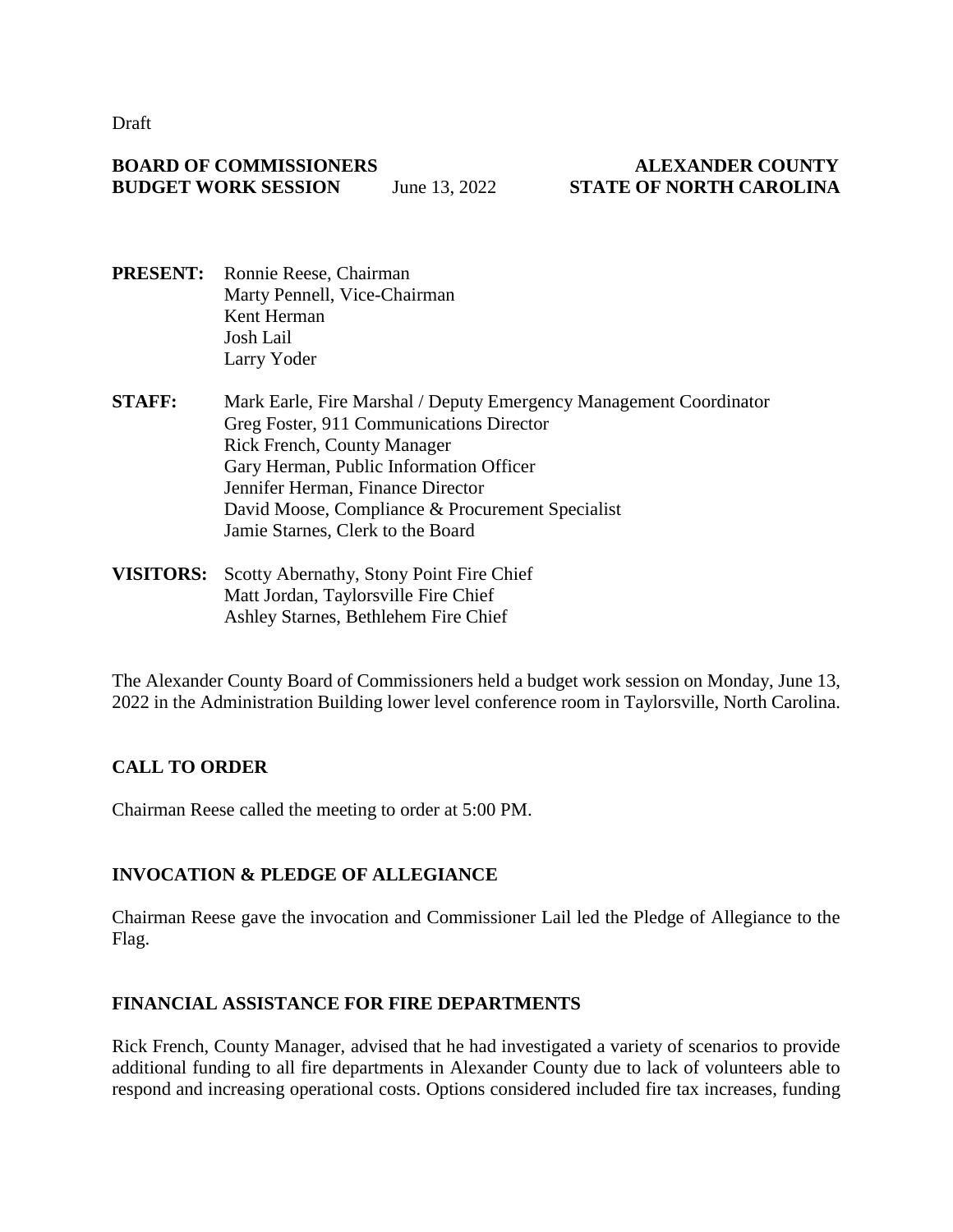based on each department's call volume, and a set annual appropriation. For the FY 2022-2023 budget, Mr. French proposed \$63,000 in County dollars be given to each of the 8 fire departments as a starting point, noting that he hoped to continue additional funding every year based on the departments' response area, number of calls, number of firefighters, etc.

In reference to sales tax revenue strictly for fire departments, staff has consulted the NC Association of County Commissioners on ways to enact a ¼-cent local sales tax. This legislation will hopefully be introduced this fall with consideration by the General Assembly during the long session in January 2023. Mr. French added that a local referendum would be necessary to pass the sales tax, which would generate approx. \$800,000 yearly.

Commissioner Yoder felt large urban counties that utilize the Article 43 sales tax for public transit would likely be opposed to counties that do not levy the transit tax having the ability to increase their Article 46 sales tax. One of NCACC's top 5 legislative goals is to support legislation allowing counties to specify on ballot referendums how proposed ¼-cent sales tax levies will be spent. He hoped rural counties would band together in their lobbying efforts to get this passed.

In response to a question by Mark Earle, Fire Marshal / Deputy Emergency Management Coordinator, Mr. French explained that revenue generated from this new sales tax, if approved, would fluctuate based on citizens' spending within the county. Matt Jordan, Taylorsville Fire Chief, expressed concerns with the ability to effectively budget for gear, fuel, and salaries without a hard number.

Several commissioners mentioned and discussed the 2023 revaluation that would generate additional revenue for fire departments through their fire tax. Mr. Jordan pointed out the substantial amount of tax-exempt property in the Town of Taylorsville and in conjunction, lost revenue for the fire department. Commissioner Lail felt this was typical throughout the entire county given the number of churches, timber tracts, and farmland acreage. Commissioner Herman agreed, stating that most of North Carolina was agricultural property.

The group discussed the latest price increases for standard equipment used by fire departments such as turnout gear (\$1,000 more than last year), fuel, and basic trucks (\$125,000 more than 10 years ago). Mr. Earle added that while 7 of our 8 departments received State grants last year to purchase turnout gear, only 4 were funded this year, a trend that may continue given the current economy.

Ashley Starnes, Bethlehem Fire Chief, mentioned difficulty with receiving grants since the most recent fire tax increase that resulted in approx. \$91,000 in additional revenue for his department. He felt the \$63,000 appropriation from the County could affect impact smaller departments in their grant efforts since many grants were based on the amount of county/city funding received. However, staff plans to review specific grant rules and consult with the County Attorney to determine if this appropriation would be considered the same as fire tax revenue.

Greg Foster, Communications Director, provided a spreadsheet that he and Mr. Earle created showing the monthly number of calls each fire department responded to over the last year as well as the estimated cost per call. He explained that the cost per call was not actual, but more so the